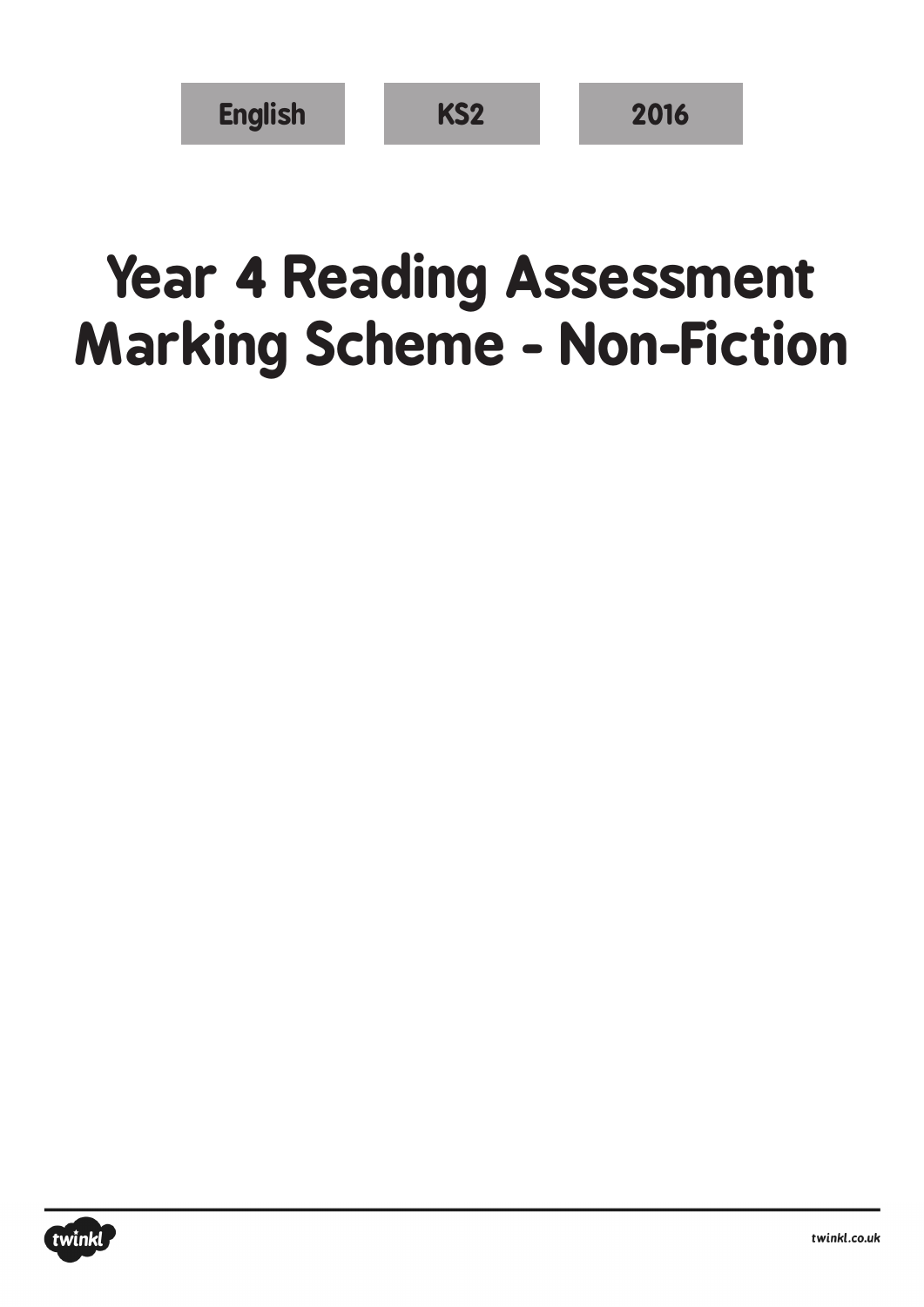## **Year 4 Non-Fiction Mark Scheme <sup>2</sup>**

| question | answer                                                                                                                                                                                                                                                                                                                        | marks | notes                                                                                                                                                             |  |  |
|----------|-------------------------------------------------------------------------------------------------------------------------------------------------------------------------------------------------------------------------------------------------------------------------------------------------------------------------------|-------|-------------------------------------------------------------------------------------------------------------------------------------------------------------------|--|--|
| 1.       | How many pet cats live in Britain? Circle one.                                                                                                                                                                                                                                                                                |       |                                                                                                                                                                   |  |  |
|          | 9 million                                                                                                                                                                                                                                                                                                                     | 1     | <b>Content domain:</b> 2b-retrieve and record<br>information/identify key details from fiction and<br>non-fiction<br><b>Award 1 mark</b> for answer as indicated. |  |  |
| 2.       | Using the information on page 2, use the numbers 1-5 to put them in chronological order (oldest<br>first).                                                                                                                                                                                                                    |       |                                                                                                                                                                   |  |  |
|          | <b>1.</b> The first carnivores that looked<br>like cats walked the earth.<br>2. African wildcats began to enter<br>towns in search of food.<br><b>3</b> . Romans introduced cats<br>to Europe.<br>4. Cats were used during the First<br>World War to control rats on ships.<br>5. Over 9 million cats now<br>live in Britain. | 1     | <b>Content domain:</b> 2b-retrieve and record<br>information/identify key details from fiction and<br>non-fiction<br><b>Award 1 mark</b> for answer as indicated. |  |  |
| 3.       | Which breed of cat is welcoming to visitors?                                                                                                                                                                                                                                                                                  |       |                                                                                                                                                                   |  |  |
|          | Siamese                                                                                                                                                                                                                                                                                                                       | 1     | <b>Content domain:</b> 2b-retrieve and record<br>information/identify key details from fiction and<br>non-fiction<br><b>Award 1 mark</b> for Siamese.             |  |  |
| 4.       | Which breed of cat might join you in the shower?                                                                                                                                                                                                                                                                              |       |                                                                                                                                                                   |  |  |
|          | Bengal                                                                                                                                                                                                                                                                                                                        | 1     | <b>Content domain:</b> 2b–retrieve and record<br>information/identify key details from fiction and<br>non-fiction<br><b>Award 1 mark</b> for Bengal.              |  |  |
| 5.       | Using the information on page 3, draw lines to match these cat feelings to the correct body language.                                                                                                                                                                                                                         |       |                                                                                                                                                                   |  |  |
|          | friendly<br>tail up, rubs side of head and body<br>around your legs, might roll over<br>unhappy<br>crouched position, tail<br>tucked under, eyes large and<br>darting around<br>relaxed<br>tail up, ears facing forward,<br>walking towards you                                                                               | 1     | <b>Content domain:</b> 2b-retrieve and record<br>information/identify key details from fiction and<br>non-fiction<br><b>Award 1 mark</b> for correct lines drawn. |  |  |

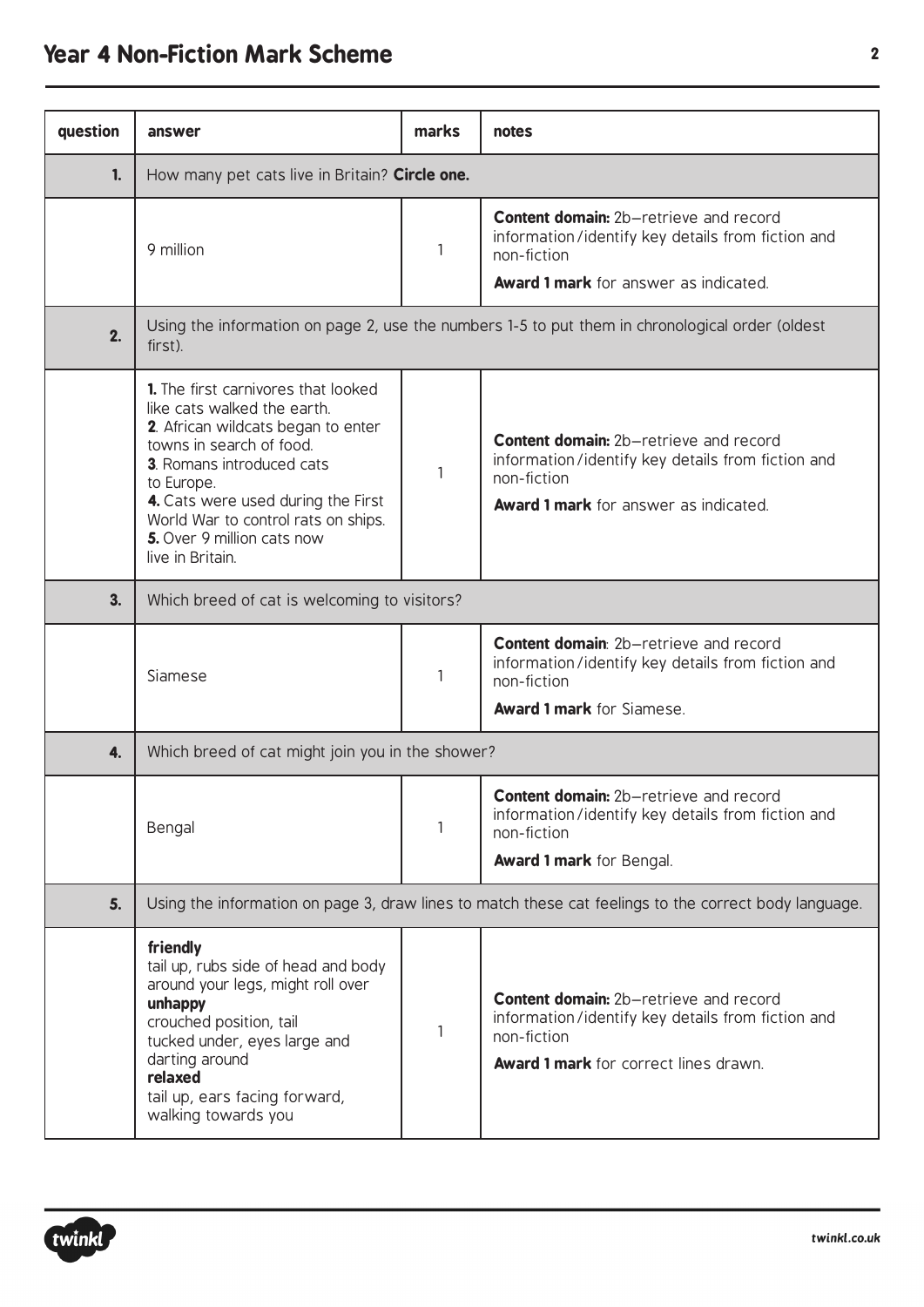| 6.  | On page 5, different breeds of cat are listed. Which word has the closest meaning to 'breed' in this<br>context? Circle one.                                                                                                                                                             |                    |                                                                                                                                                                                                      |  |
|-----|------------------------------------------------------------------------------------------------------------------------------------------------------------------------------------------------------------------------------------------------------------------------------------------|--------------------|------------------------------------------------------------------------------------------------------------------------------------------------------------------------------------------------------|--|
|     | type                                                                                                                                                                                                                                                                                     | $\mathbf{1}$       | <b>Content domain:</b> 2a-give/explain the meaning of<br>words in context.<br>Award 1 mark for answer as indicated.                                                                                  |  |
| 7.  | Find and copy the reason that the Egyptians welcomed cats into their homes.                                                                                                                                                                                                              |                    |                                                                                                                                                                                                      |  |
|     | 'they kept the snakes away'                                                                                                                                                                                                                                                              | 1                  | <b>Content domain:</b> 2d-make inferences from the text<br>/ explain and justify inferences with evidence from<br>the text<br><b>Award 1 mark</b> for 'they kept the snakes away'.                   |  |
| 8.  | What is the author's opinion of cats? Using words from the text, give two reasons for your answer.                                                                                                                                                                                       |                    |                                                                                                                                                                                                      |  |
|     | The author likes cats.<br>S/he uses phrases such as:<br>'more about these wonderful<br>creatures'<br>'A cat is the very best pet you<br>can own'<br>'your precious cat'<br>The author wants people to look<br>after their cats<br>The author is telling us how to<br>look after our cats | up to 2<br>marks   | Content Domain: 2d-make inferences from the<br>text/explain and justify inferences with evidence<br>from the text<br><b>Award 1 mark</b> each for answers as shown, up to a<br>maximum of two marks. |  |
| 9.  |                                                                                                                                                                                                                                                                                          |                    | Find and copy two ways in which a cat uses body language to show he is very scared.                                                                                                                  |  |
|     | arched back<br>bushy tail<br>fur standing up to make herself<br>look bigger<br>eyes look huge as the middle<br>parts of the eyes (pupils) are big<br>ears flattened against head                                                                                                         | up to $2$<br>marks | Content domain: 2b-retrieve and record<br>information/identify key details from fiction and<br>non-fiction<br><b>Award 1 mark</b> for each answer as shown, up to a<br>maximum of 2 marks            |  |
| 10. | Which breed of cat might you choose if you can't have a dog? Give one reason why.                                                                                                                                                                                                        |                    |                                                                                                                                                                                                      |  |
|     | Cornish Rex; because they will<br>often play 'fetch' with their toys.                                                                                                                                                                                                                    | 1                  | <b>Content domain:</b> 2b-retrieve and record<br>information/identify key details from fiction and<br>non-fiction<br>Award 1 mark for answer as indicated                                            |  |